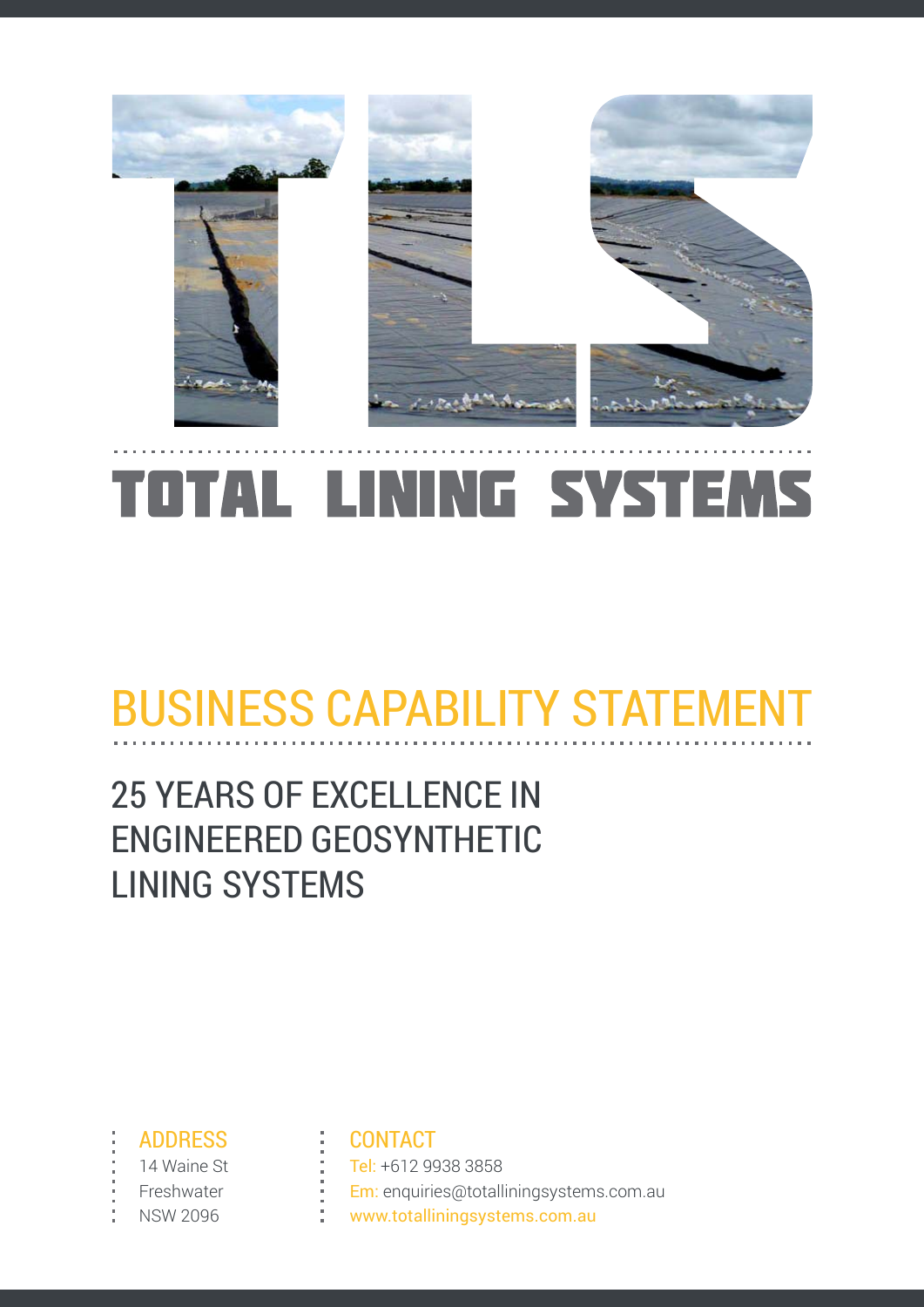

### COMPANY PROFILE

- Total Lining Systems (TLS) specialises in the design, supply and  $\mathbb{R}^n$ installation of engineered geosynthetic systems.
- TLS provides a service for the full lifecycle of geosynthetic systems from design to construction to repair to recycle.
- We have a proven track record with over 30 million square metres of  $\mathcal{L}^{\text{max}}$ geosynthetics installed across Australia and the South Pacific region.
- Integrated Management System conforming to ISO9001 Quality  $\mathbb{R}^n$ Management, ISO14001 Environmental Management and AS4801 Occupational Health and Safety.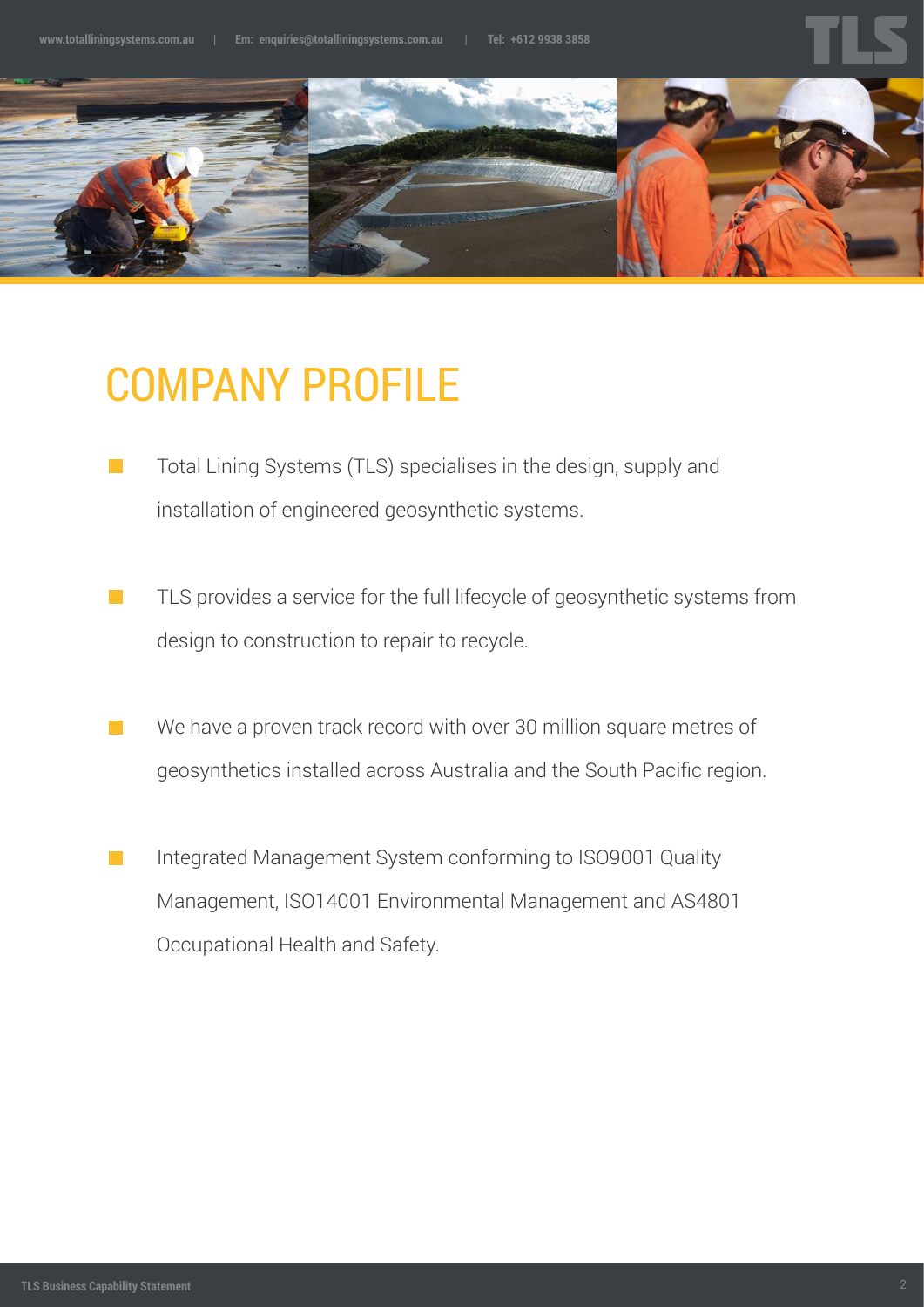

### TLS CAPABILITIES



#### DESIGN OF GEOSYNTHETIC LINING SYSTEMS AND associated structures

TLS is able to offer design services for landfill cells, water containment structures, hazardous waste containment and similar. We have in house engineers with many years' experience in the field of geosynthetics and always work to provide an offering that meets clients objectives in a cost effective and timely manner with a focus on the full lifecycle of the project.



#### Procurement, supply and delivery of the full SPECTRUM OF GEOSYNTHETIC MATERIALS

With a very active and competitive worldwide market for geosynthetic products, TLS is able to provide best value for money and high quality products from both domestic and overseas suppliers. We have established relationships with high quality and competitive manufacturers able to deliver product to the highest standards. Fully customised products can be made to order if required



#### Installation and testing of geosynthetics to industry best practise

As a member of the International Association of Geosynthetic Installers, TLS pride ourselves on high quality work and well programmed projects. We only use experienced and well trained supervisors, operators and technicians. TLS is fully self sufficient and specialises in remote area work.



#### 3RD PARTY CQA SERVICES AND VERIFICATION OF WORKS

Building on TLS vast on site experience as installers, we also offer 3rd party CQA services and verification of lining works for other installation contractors. TLS senior site staff have been deployed to problem projects to rectify installation techniques and verify field QA data for other lining installation contractors.



#### LEAK LOCATION, REPAIRS, MAINTENANCE and DISPOSAL

Throughout the lifespan of geosynthetic structures, TLS are able to attend sites with specialised equipment to identify and locate leaks, offer advice regarding rectification of such, and conduct repairs as necessary. When geosynthetic lining systems reach the end of their design life, TLS is able to remove and recycle expired geosynthetics rather than dumping in landfill.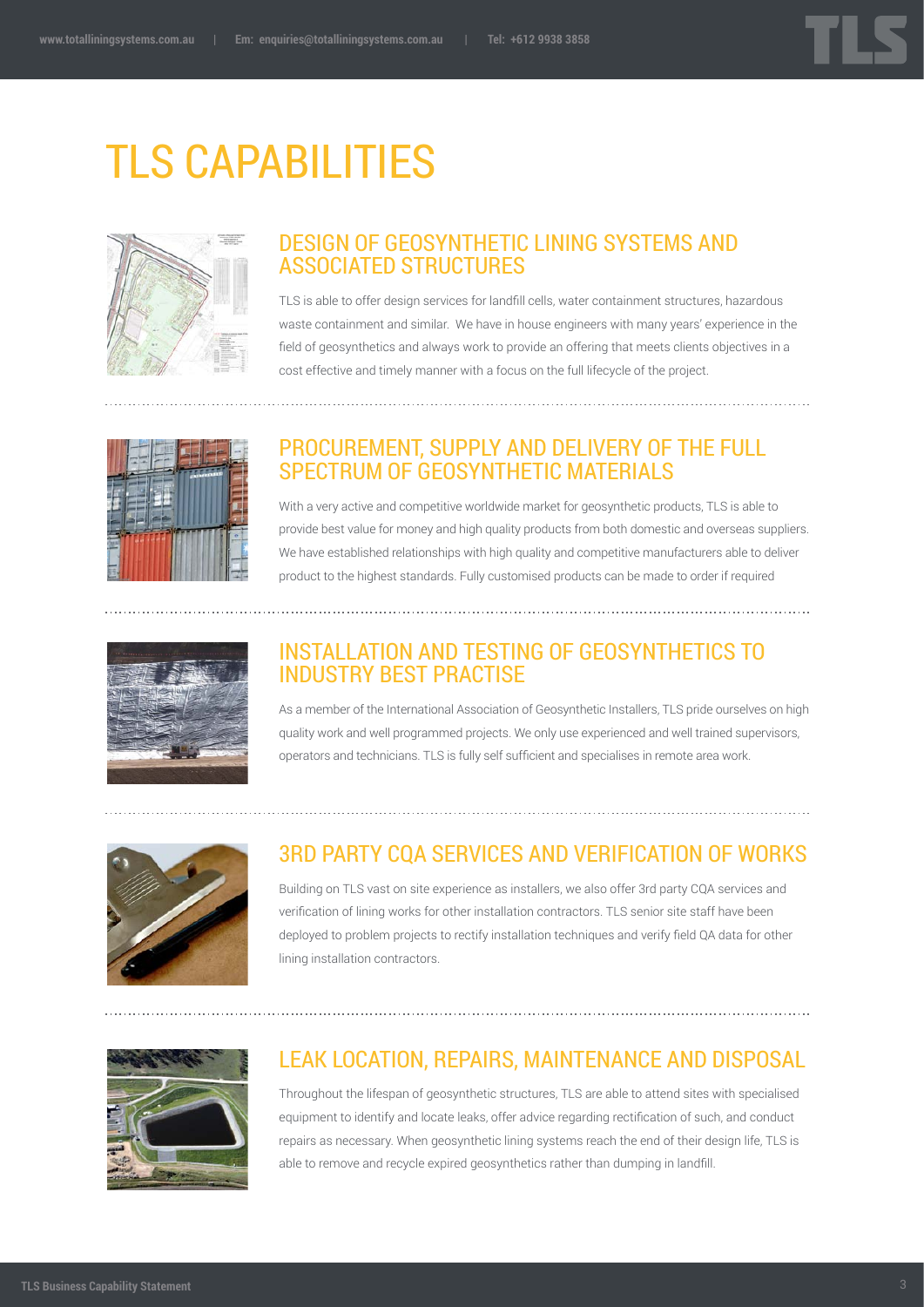

### RECENT PROJECTS



PROJECT NAME: Client: JOB DESCRIPTION:

Challenges & **ACHIEVEMENTS:**  Pasminco Cockle Creek Smelter Containment Cell Capping PCCS Pty Ltd

Supply and installation of 80,000m2 geosynthetic capping system to containment cell of contaminated material.

Working on a site described as "the most contaminated in Australia", TLS is currently working on installation of a lining system that is integral to the \$2.6B remediation project. The highest standards of OH&S and quality have been paramount throughout this project.



| <b>PROJECT NAME:</b>                            | <b>KIWEF Capping</b>                                                                                                                                                                                                          |
|-------------------------------------------------|-------------------------------------------------------------------------------------------------------------------------------------------------------------------------------------------------------------------------------|
| <b>CLIENT:</b>                                  | Georgiou Group                                                                                                                                                                                                                |
| <b>JOB DESCRIPTION:</b>                         | Supply and installation of 70,000m2 of geosynthetic to former BHP waste<br>site, Kooragang Island.                                                                                                                            |
| <b>CHALLENGES &amp;</b><br><b>ACHIEVEMENTS:</b> | Throughout the project TLS was required to maintain the strictest of<br>environmental controls and hygiene standards working on an area home to<br>one of NSW's most endangered frog species, the Green and Golden Bell Frog. |



| <b>PROJECT NAME:</b>                            | Newcrest Cadia SWD Lining                                                                                                                                                                                                                                |
|-------------------------------------------------|----------------------------------------------------------------------------------------------------------------------------------------------------------------------------------------------------------------------------------------------------------|
| <b>CLIENT:</b>                                  | Newcrest Mining Ltd                                                                                                                                                                                                                                      |
| <b>JOB DESCRIPTION:</b>                         | Supply and installation of 78 hectares of geosynthetics to waste rock<br>dump at Orange, NSW.                                                                                                                                                            |
| <b>CHALLENGES &amp;</b><br><b>ACHIEVEMENTS:</b> | Working through winter in the NSW central table and and under substantial<br>time pressure. TLS delivered a high standard of workmanship in near<br>freezing conditions enabling the client to proceed with surface mining<br>operations with no delays. |



PROJECT NAME: Client: JOB DESCRIPTION: Challenges & **ACHIEVEMENTS:** Channel Lining Works Multiple contractors and head clients Supply and Installation of over 1,000,000m2 of geomembrane throughout NSW and northern Victoria. TLS has been engaged on multiple government funded irrigation modernisation projects over the course of 3 winter seasons. Constantly moving work sites, working on private land and reporting requirements for federally funded projects were all managed by TLS and delivered in a

satisfactory manner.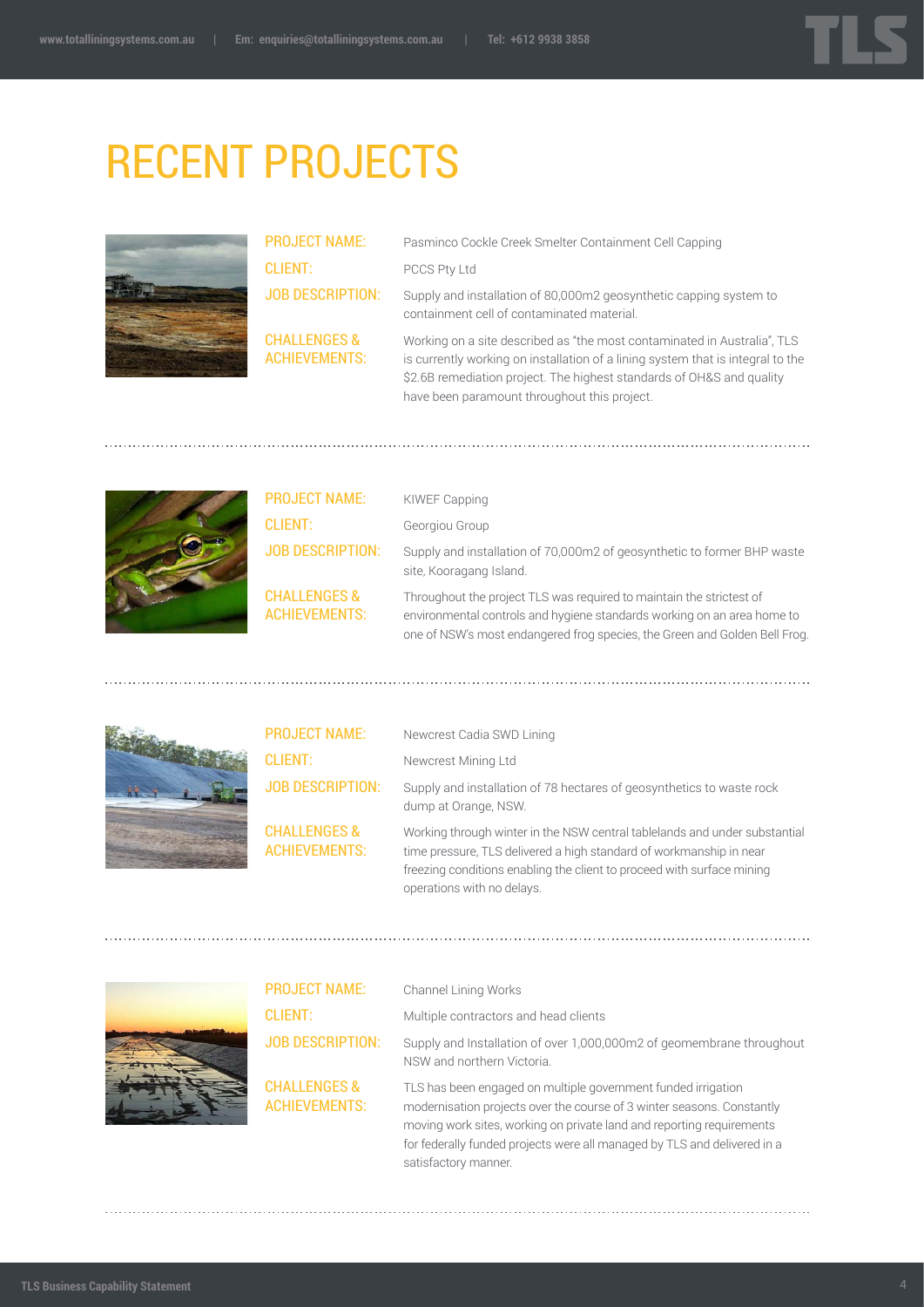## Differentiation of TLS offering



#### Integrated Management System

TLS has adopted an integrated management system incorporating ISO9001 – Quality Management, AS4801 Occupational Health and Safety and ISO14001 Environmental Management. IMS is audited on a regular basis to ensure conformance with current international standards.



### International Associations Membership

TLS is a member of multiple industry associations and groups enabling us to stay abroad of new technologies and other advancements in the geosynthetic field. Memberships include International Association of Geosynthetic Installers, International Geosynthetics Society, Waste Management Association of Australia.



#### Consultative and Solution Based Approach to **PROJECTS**

TLS is more than a geosynthetic installer – we offer design alternatives and valuable advice regarding programming of geosynthetic works and integration with other components of major civil projects. This knowledge can be invaluable in programming efficient projects.



#### Indigenous participation in civil contracting

As part of our company's ongoing recognition of the Traditional Owners of the land upon which we work, TLS has adopted employment policies promoting the recruitment and ongoing employment of Indigenous Australians.